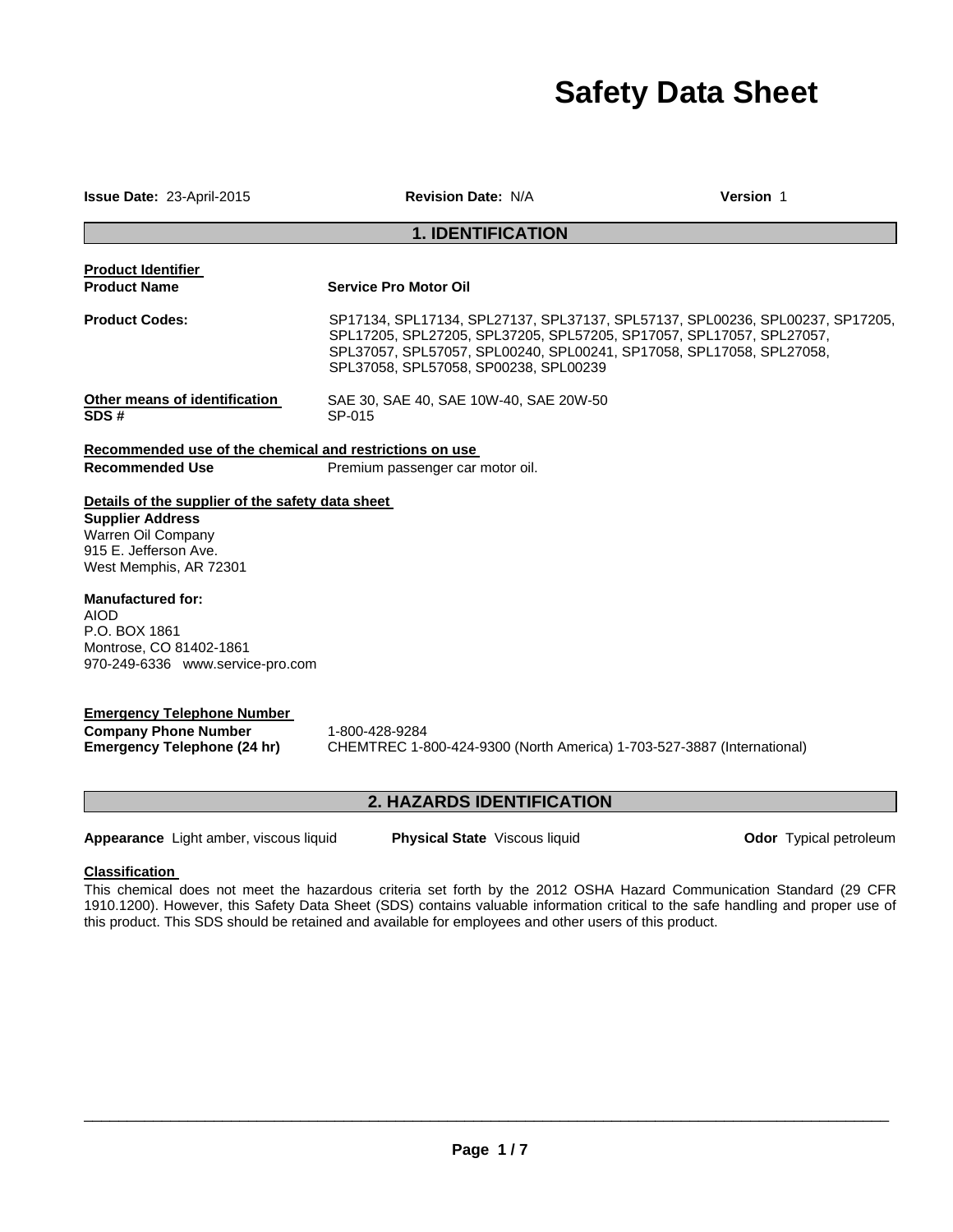# $\Box$ **3. COMPOSITION/INFORMATION ON INGREDIENTS**

| Name<br>$\mathsf{u}$ ner $\mathsf{u}$<br>.com                                                              | - - -<br>N.   | $-$ %<br>w<br>าเ-  |
|------------------------------------------------------------------------------------------------------------|---------------|--------------------|
| $\overline{\phantom{a}}$<br><br>parattinic<br>*otreateo<br>distillates.<br>hvdr.<br>Petr<br>oleum<br>heavv | $\sim$ $\sim$ | o٨<br>nr.<br>๐∪-๖∪ |

\*\*If Chemical Name/CAS No is "proprietary" and/or Weight-% is listed as a range, the specific chemical identity and/or percentage of composition has been withheld as a trade secret.\*\*

# **4. FIRST-AID MEASURES**

## **First Aid Measures**

| <b>Eye Contact</b>  | Flush eyes with large amounts of water, for at least 15 minutes, until irritation subsides. If<br>irritation persists, get medical attention.                                                                                                                                                                                                                                                                                           |
|---------------------|-----------------------------------------------------------------------------------------------------------------------------------------------------------------------------------------------------------------------------------------------------------------------------------------------------------------------------------------------------------------------------------------------------------------------------------------|
| <b>Skin Contact</b> | No treatment is necessary under ordinary circumstances. Remove contaminated clothing if<br>necessary. Wash contaminated area thoroughly with soap and water. If redness or irritation<br>occurs and persists, seek medical attention. If product is injected into or under the skin, or<br>into any part of the body, regardless of the appearance of the wound or its size, the<br>individual should seek immediate medical attention. |
| <b>Inhalation</b>   | Remove to fresh air. If not breathing, give artificial respiration, preferably mouth to mouth. If<br>breathing is difficult give oxygen. Get medical attention.                                                                                                                                                                                                                                                                         |
| Ingestion           | If swallowed, do not induce vomiting. If victim exhibits signs of lung aspiration such as<br>coughing or choking, seek immediate medical attention.                                                                                                                                                                                                                                                                                     |

#### **Most important symptoms and effects**

**Symptoms Expected to be a minor eye irritant. Repeated or prolonged skin contact may cause** dermatitis.

#### **Indication of any immediate medical attention and special treatment needed**

**Notes to Physician**  Treat symptomatically.

# **5. FIRE-FIGHTING MEASURES**

#### **Suitable Extinguishing Media**

Use dry chemical, foam, carbon dioxide or water fog.

**Unsuitable Extinguishing Media** While carbon dioxide and inert will extinguish the fire, they can also displace oxygen. Use caution when applying carbon dioxide or inert gas in confined spaces.

#### **Specific Hazards Arising from the Chemical**

This material can burn but will not readily ignite. This material will release vapors when heated above the flashpoint temperature that can ignite when exposed to a source of ignition. In enclosed spaces, heated vapor can ignite with explosive force. Mists or sprays may burn at temperatures below the flashpoint. Dense smoke may be generated while burning.

**Hazardous Combustion Products** Carbon monoxide. Carbon dioxide (CO2). Aldehydes. Ketones. Combustion products of sulfur and nitrogen.

## **Protective equipment and precautions for firefighters**

As in any fire, wear self-contained breathing apparatus pressure-demand, MSHA/NIOSH (approved or equivalent) and full protective gear. Avoid breathing smoke and vapor. Water may be used to cool containers exposed to heat or flame.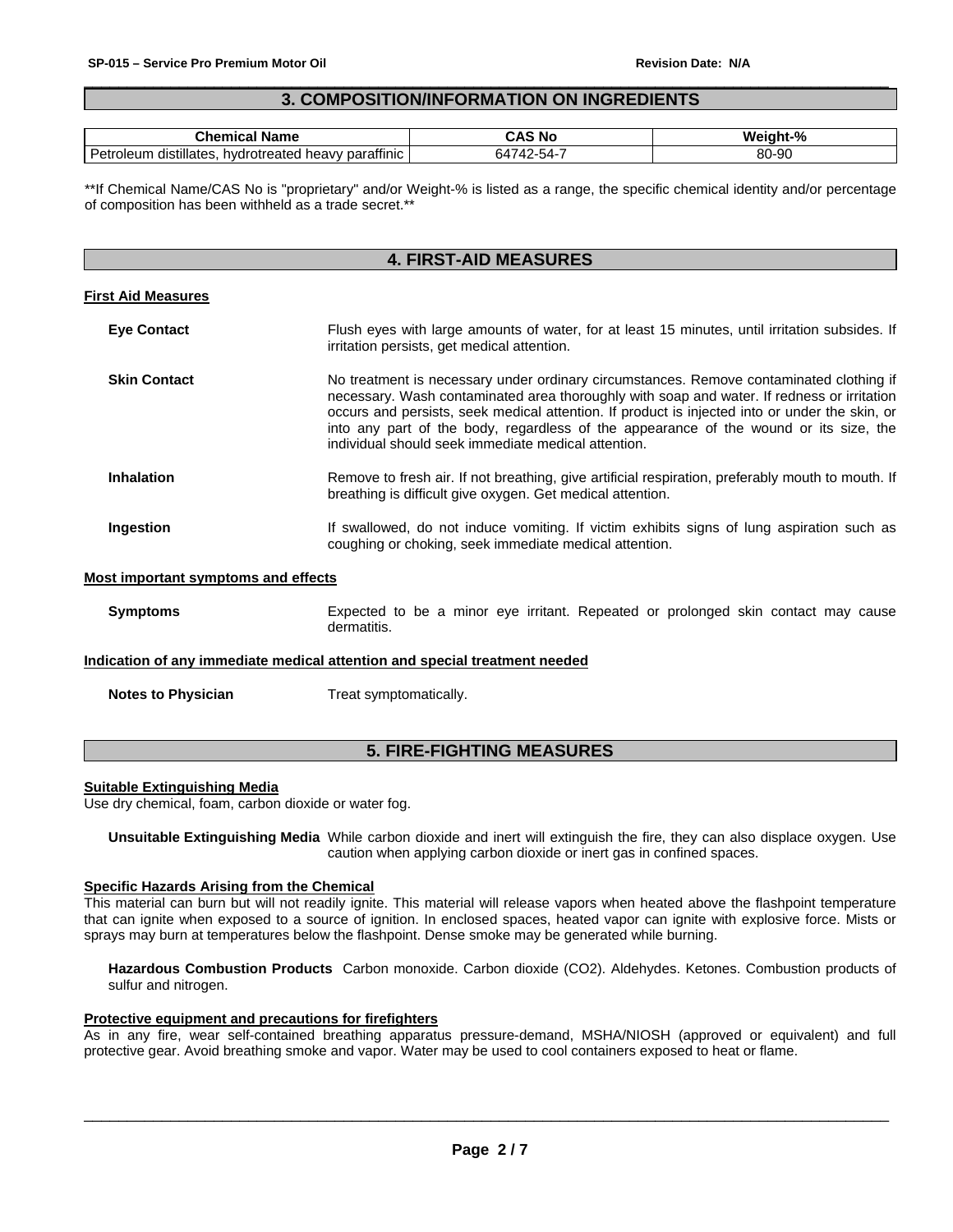# $\Box$ **6. ACCIDENTAL RELEASE MEASURES**

# **Personal precautions, protective equipment and emergency procedures**

**Personal Precautions** Use personal protective equipment as required.

**Environmental Precautions** See Section 12 for additional Ecological Information.

## **Methods and material for containment and cleaning up**

| <b>Methods for Containment</b> | Remove sources of ignition. Contain any spills with dikes or absorbents to prevent<br>migration and entry into sewers or streams. |  |  |  |  |  |  |  |
|--------------------------------|-----------------------------------------------------------------------------------------------------------------------------------|--|--|--|--|--|--|--|
| <b>Methods for Clean-Up</b>    | Take up small spills with absorbent pads. Large spills may be taken up with pump or<br>vacuum.                                    |  |  |  |  |  |  |  |

# **7. HANDLING AND STORAGE**

#### **Precautions for safe handling**

**Advice on Safe Handling** Handle in accordance with good industrial hygiene and safety practice.

## **Conditions for safe storage, including any incompatibilities**

| <b>Storage Conditions</b> | Store at ambient conditions. Store at atmospheric pressure. Keep container tightly closed. |
|---------------------------|--------------------------------------------------------------------------------------------|
|                           | Store in a cool, well-ventilated place. Keep away from heat, sparks, and flame. Store away |
|                           | from incompatible materials. Empty containers retain product residues.                     |
|                           |                                                                                            |

**Incompatible Materials** This product may react with strong oxidizing agents.

# **8. EXPOSURE CONTROLS/PERSONAL PROTECTION**

| <b>Exposure Guidelines</b>       | This product, as supplied, does not contain any hazardous materials with occupational<br>exposure limits established by the region specific regulatory bodies                                                                                                                                                                                              |
|----------------------------------|------------------------------------------------------------------------------------------------------------------------------------------------------------------------------------------------------------------------------------------------------------------------------------------------------------------------------------------------------------|
| Appropriate engineering controls |                                                                                                                                                                                                                                                                                                                                                            |
| <b>Engineering Controls</b>      | Use general ventilation and use local exhaust, where possible, in confined or enclosed<br>spaces. If product is heated above 70 C (155 F) in the presence of water, hydrogen sulfide<br>vapors may be released. Ventilation should be sufficient to keep hydrogen sulfide levels<br>below recommended exposure limits. Eye wash fountains are recommended. |
|                                  | Individual protection measures, such as personal protective equipment                                                                                                                                                                                                                                                                                      |
| <b>Eye/Face Protection</b>       | Wear safety glasses. Wear chemical goggles or face shield if splash or mist occurs.                                                                                                                                                                                                                                                                        |
| <b>Skin and Body Protection</b>  | Use impervious gloves for prolonged contact. Wear oil-impervious garments if contact is<br>unavoidable.                                                                                                                                                                                                                                                    |
| <b>Respiratory Protection</b>    | If mist is generated (heating, spraying) and engineering controls are not sufficient, wear<br>approved organic vapor respirator suitable for oil mist.                                                                                                                                                                                                     |
|                                  | General Hygiene Considerations Use good hygiene when handling petroleum product. Launder contaminated clothing before<br>reuse. Excessive misting may cause slippery floors - wear appropriate footwear.                                                                                                                                                   |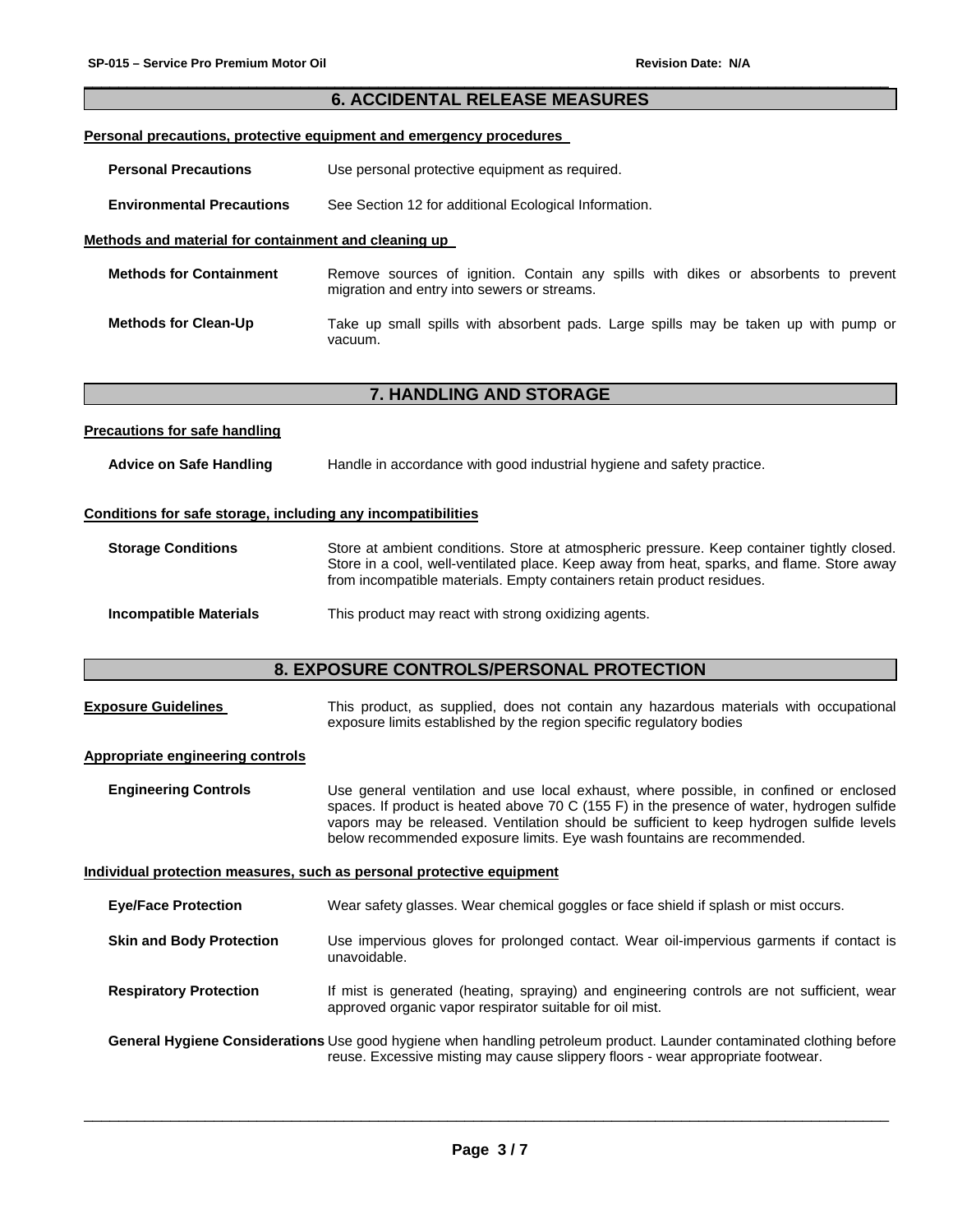# $\Box$ **9. PHYSICAL AND CHEMICAL PROPERTIES**

## **Information on basic physical and chemical properties**

| <b>Physical State</b>               | Viscous liquid              |                       |                   |
|-------------------------------------|-----------------------------|-----------------------|-------------------|
| Appearance                          | Light amber, viscous liquid | Odor                  | Typical petroleum |
| Color                               | Light amber                 | <b>Odor Threshold</b> | Not available     |
|                                     |                             |                       |                   |
|                                     |                             |                       |                   |
| <b>Property</b>                     | <b>Values</b>               | Remarks • Method      |                   |
| рH                                  | Not available               |                       |                   |
| <b>Melting Point/Freezing Point</b> | Not available               |                       |                   |
| <b>Boiling Point/Boiling Range</b>  | Not available               |                       |                   |
| <b>Flash Point</b>                  | 204 °C / 400 °F             | ASTM D-92             |                   |
| <b>Evaporation Rate</b>             | Not available               |                       |                   |
| <b>Flammability (Solid, Gas)</b>    | Liquid-Not applicable       |                       |                   |
| <b>Upper Flammability Limits</b>    | Not determined              |                       |                   |
| <b>Lower Flammability Limit</b>     | Not determined              |                       |                   |
| <b>Vapor Pressure</b>               | Not available               |                       |                   |
| <b>Vapor Density</b>                | >1                          | $(Air=1)$             |                   |
| <b>Specific Gravity</b>             | 0.86                        |                       |                   |
| <b>Water Solubility</b>             | insoluble                   |                       |                   |
| Solubility in other solvents        | Not determined              |                       |                   |
| <b>Partition Coefficient</b>        | Not available               |                       |                   |
| <b>Auto-ignition Temperature</b>    | No data available           |                       |                   |
| <b>Decomposition Temperature</b>    | Not determined              |                       |                   |
| <b>Kinematic Viscosity</b>          | Not determined              |                       |                   |
| <b>Dynamic Viscosity</b>            | Not determined              |                       |                   |
| <b>Explosive Properties</b>         | Not determined              |                       |                   |
| <b>Oxidizing Properties</b>         | Not determined              |                       |                   |
|                                     |                             |                       |                   |

# **10. STABILITY AND REACTIVITY**

# **Reactivity**

Not reactive under normal conditions.

#### **Chemical Stability**

Stable under recommended storage conditions.

#### **Possibility of Hazardous Reactions**

None under normal processing.

**Hazardous Polymerization** Under normal conditions of storage and use, hazardous polymerization will not occur.

#### **Conditions to Avoid**

Avoid formation of mists. Keep away from heat, sparks and open flame. Incompatible Materials.

#### **Incompatible Materials**

This product may react with strong oxidizing agents.

#### **Hazardous Decomposition Products**

Decomposition of this product may yield oxides of boron, calcium, magnesium, nitrogen, phosphorus, sulfur including hydrogen sulfide and zinc as well as carbon monoxide, carbon dioxide and/or low molecular weight hydrocarbons.

# **11. TOXICOLOGICAL INFORMATION**

# **Information on likely routes of exposure**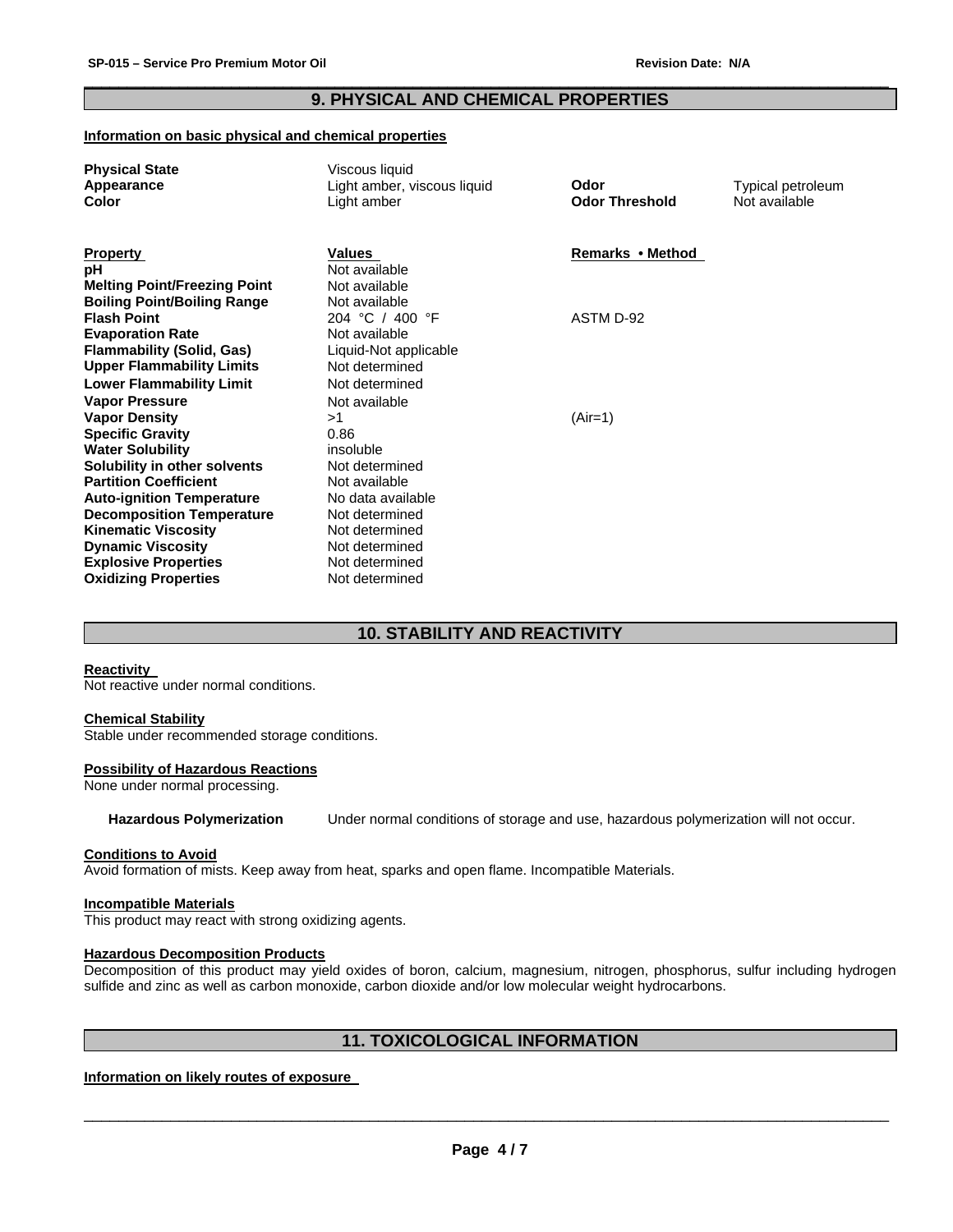# **Product Information**

| <b>Eye Contact</b>  | Avoid contact with eyes. |
|---------------------|--------------------------|
| <b>Skin Contact</b> | Avoid contact with skin. |
| <b>Inhalation</b>   | Do not inhale.           |
| Ingestion           | Do not ingest.           |

## **Component Information**

| <b>Chemical Name</b>       | Oral LD50      | Dermal LD50  | <b>Inhalation LC50</b> |
|----------------------------|----------------|--------------|------------------------|
| Zinc alkyl dithiophosphate | Rat            | (Rabbit      |                        |
| 2215-35-2                  | $= 2000$ mg/kg | - 3160 mg/kg |                        |

 $\Box$ 

#### **Information on physical, chemical and toxicological effects**

**Symptoms** Please see section 4 of this SDS for symptoms.

#### **Delayed and immediate effects as well as chronic effects from short and long-term exposure**

**Carcinogenicity** Based on the information provided, this product does not contain any carcinogens or potential carcinogens as listed by OSHA, IARC or NTP.

# **Numerical measures of toxicity**

Not determined

# **12. ECOLOGICAL INFORMATION**

#### **Ecotoxicity**

The product is not classified as environmentally hazardous. However, this does not exclude the possibility that large or frequent spills can have a harmful or damaging effect on the environment.

## **Component Information**

| <b>Chemical Name</b>                                                  | Algae/aguatic plants                                               | <b>Fish</b>                                                                                                         | <b>Toxicity to</b><br>microorganisms | Crustacea                                  |
|-----------------------------------------------------------------------|--------------------------------------------------------------------|---------------------------------------------------------------------------------------------------------------------|--------------------------------------|--------------------------------------------|
| Petroleum distillates,<br>hydrotreated heavy paraffinic<br>64742-54-7 |                                                                    | 5000: 96 h Oncorhynchus<br>mykiss mg/L LC50                                                                         |                                      | 1000: 48 h Daphnia magna<br>mg/L EC50      |
| Zinc alkyl dithiophosphate<br>2215-35-2                               | $1.0 - 5.0$ : 96 h<br>Pseudokirchneriella<br>subcapitata mg/L EC50 | 100: 96 h Pimephales<br>promelas mg/L LC50 semi-<br>static 25 - 50: 96 h<br>Pimephales promelas mg/L<br>LC50 static |                                      | 4.0 - 6.0: 48 h Daphnia<br>magna mg/L EC50 |

## **Persistence/Degradability**

Not determined.

#### **Bioaccumulation**

Not determined.

**Mobility**

Not determined

## **Other Adverse Effects**

Not determined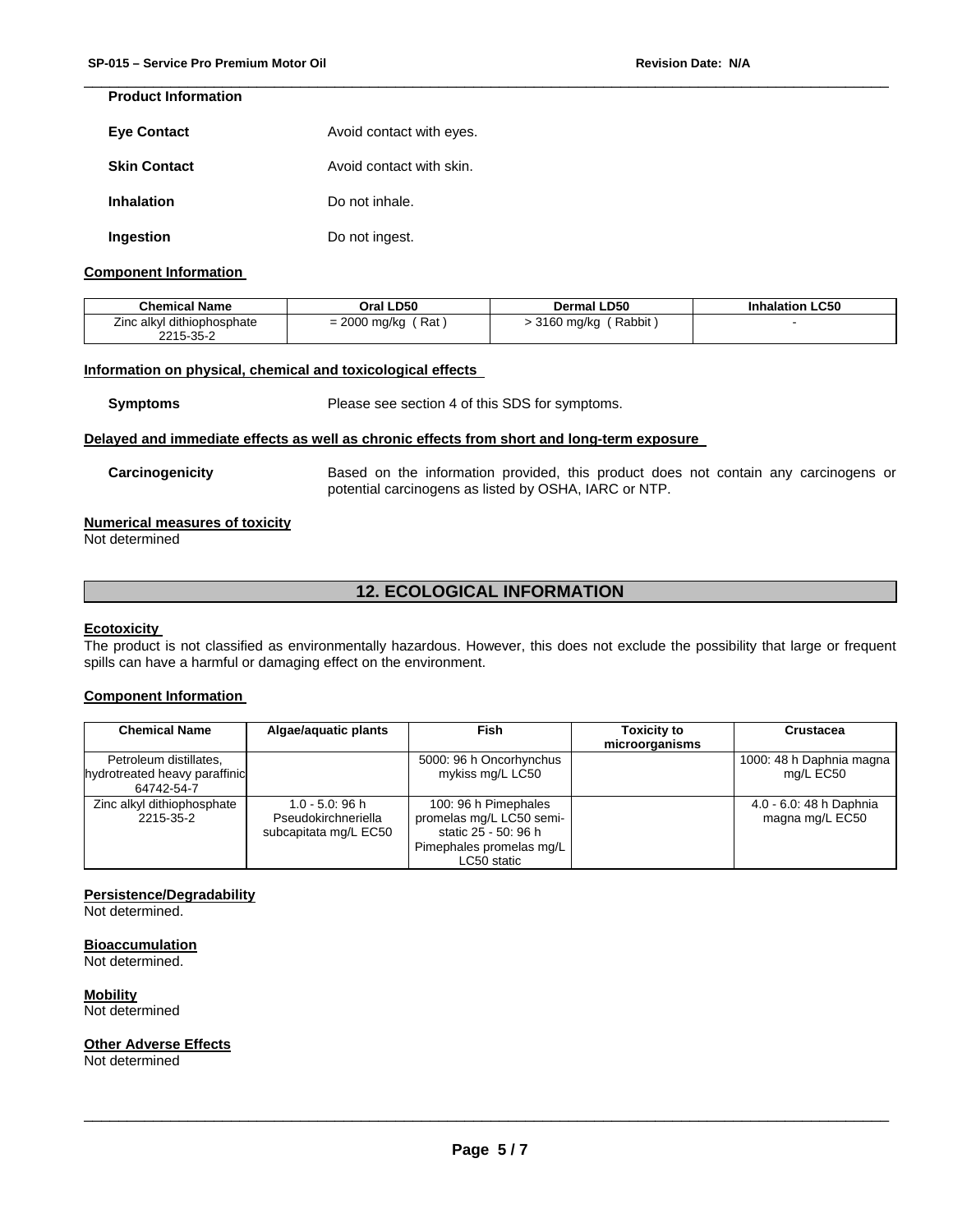# $\Box$ **13. DISPOSAL CONSIDERATIONS**

# **Waste Treatment Methods**

| <b>Disposal of Wastes</b>     | regulations. |  | Disposal should be in accordance with applicable regional, national and local laws and |  |  |  |  |
|-------------------------------|--------------|--|----------------------------------------------------------------------------------------|--|--|--|--|
| <b>Contaminated Packaging</b> |              |  | Disposal should be in accordance with applicable regional, national and local laws and |  |  |  |  |

# **14. TRANSPORT INFORMATION**

| <u>Note</u> | Please see current shipping paper for most up to date shipping information, including<br>exemptions and special circumstances. |
|-------------|--------------------------------------------------------------------------------------------------------------------------------|
| <b>DOT</b>  | Not regulated                                                                                                                  |
| <b>IATA</b> | Not regulated                                                                                                                  |
| <b>IMDG</b> | Not regulated                                                                                                                  |

# **15. REGULATORY INFORMATION**

#### **International Inventories**

| <b>Chemical Name</b>          | <b>TSCA</b> | DSL | <b>NDSL</b> | <b>EINECS</b> | <b>ELINCS</b> | <b>ENCS</b> | <b>IECSC</b> | <b>VECI</b><br>ncul | <b>PICCS</b> | AICS |
|-------------------------------|-------------|-----|-------------|---------------|---------------|-------------|--------------|---------------------|--------------|------|
| distillates.<br>Petroleum     | Present     |     |             | Present       |               | Present     |              | Present             |              |      |
| hydrotreated heavy paraffinic |             |     |             |               |               |             |              |                     |              |      |

**Legend:** 

*TSCA - United States Toxic Substances Control Act Section 8(b) Inventory* 

*DSL/NDSL - Canadian Domestic Substances List/Non-Domestic Substances List* 

*EINECS/ELINCS - European Inventory of Existing Chemical Substances/European List of Notified Chemical Substances* 

regulations.

*ENCS - Japan Existing and New Chemical Substances* 

*IECSC - China Inventory of Existing Chemical Substances* 

*KECL - Korean Existing and Evaluated Chemical Substances* 

*PICCS - Philippines Inventory of Chemicals and Chemical Substances* 

*AICS - Australian Inventory of Chemical Substances* 

#### **US Federal Regulations**

#### **CERCLA**

This material, as supplied, does not contain any substances regulated as hazardous substances under the Comprehensive Environmental Response Compensation and Liability Act (CERCLA) (40 CFR 302) or the Superfund Amendments and Reauthorization Act (SARA) (40 CFR 355).

#### **SARA 311/312 Hazard Categories**

| Acute Health Hazard               | Nο  |
|-----------------------------------|-----|
| Chronic Health Hazard             | Nο  |
| Fire Hazard                       | Nο  |
| Sudden Release of Pressure Hazard | No. |
| Reactive Hazard                   | N٥  |

# **SARA 313**

Section 313 of Title III of the Superfund Amendments and Reauthorization Act of 1986 (SARA). This product does not contain any chemicals which are subject to the reporting requirements of the Act and Title 40 of the Code of Federal Regulations, Part 372